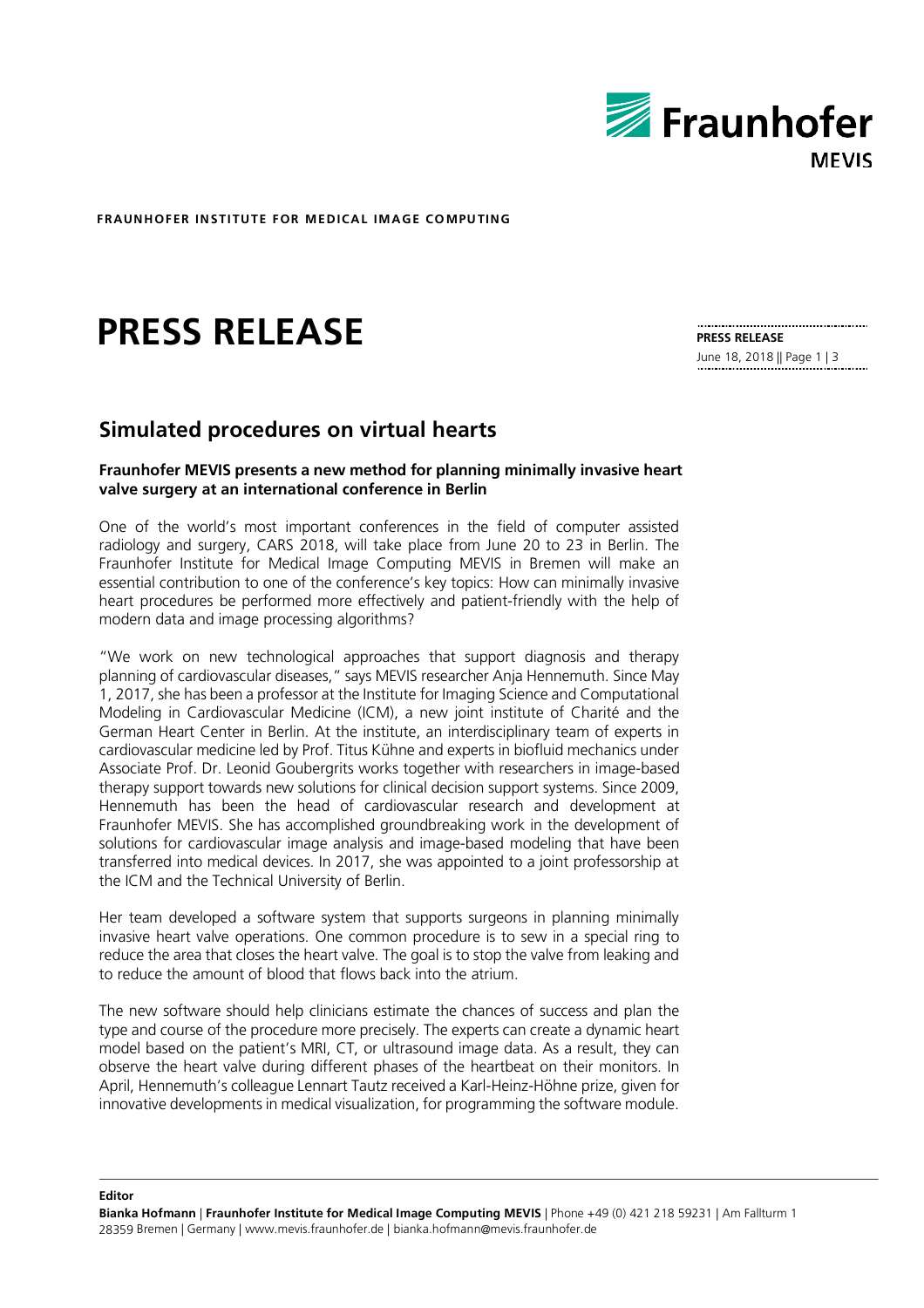

#### **FRAUNHOFER IN STI TUTE FOR MEDICAL IMAGE CO MPU TING**

In a second stage, the software simulates a procedure during which a ring is sewn into a virtual heart, thus correcting or reducing heart valve insufficiency. "Subsequently, the system simulates the procedure's effect on the heart function," explains Anja Hennemuth. "We can assess how much easier the heart pumps now that the blood flows differently after inserting the ring." The surgeons can simulate different variations of the procedure to identify the most effective option.

A prototype of the software is currently being validated and results are being compared to actual patient outcome information. The researchers use image data acquired before and after a procedure. Afterwards, they simulate the procedure and examine to what extent the simulation matches the real data.

"So far, the results have been very good and the surgeons are satisfied," says Hennemuth. She hopes to implement the new method into a medical device within a few years. "The foundation of our success is the close interdisciplinary collaboration between Fraunhofer MEVIS, Charité, and the team of Prof. Volkmar Falk at the German Heart Center in Berlin." In the future, the team aims to transfer the method to other types of heart procedures.

Another promising project to be discussed at CARS 2018 in Berlin is the new navigation method for vessel catheters, presented by MEVIS Institute Director Horst Hahn. Such catheter procedures are minimally invasive, thus making them gentle and cost-effective. However, in order to navigate the catheter tip through the blood vessels to the heart in a controlled and safe manner, the repeated administration of contrast agent and X-ray fluoroscopy have been necessary. This leads to excessive radiation exposure for patients.

The new 'shape sensing' method presents an alternative. The distal part of the catheter is equipped with sensors that can capture the particular bending of the tubular instrument. These measurements are fed into the software. The software contains a detailed model of the vessel systems reconstructed from prior image data of the patient. The adjustment of model and measurement data enables precisely calculating the current location of the catheter tip. Doing so, the necessity of costly and burdening imaging would hopefully drastically diminish and simplify navigation.

Since the 1980s, the international CARS (Computer Assisted Radiology and Surgery) conference has taken place every year in various locations worldwide. This year, Berlin hosts the 32<sup>nd</sup> conference. Around 700 participants are expected to attend the four-day event.

# **PRESS RELEASE**  June 18, 2018||Page 2 | 3